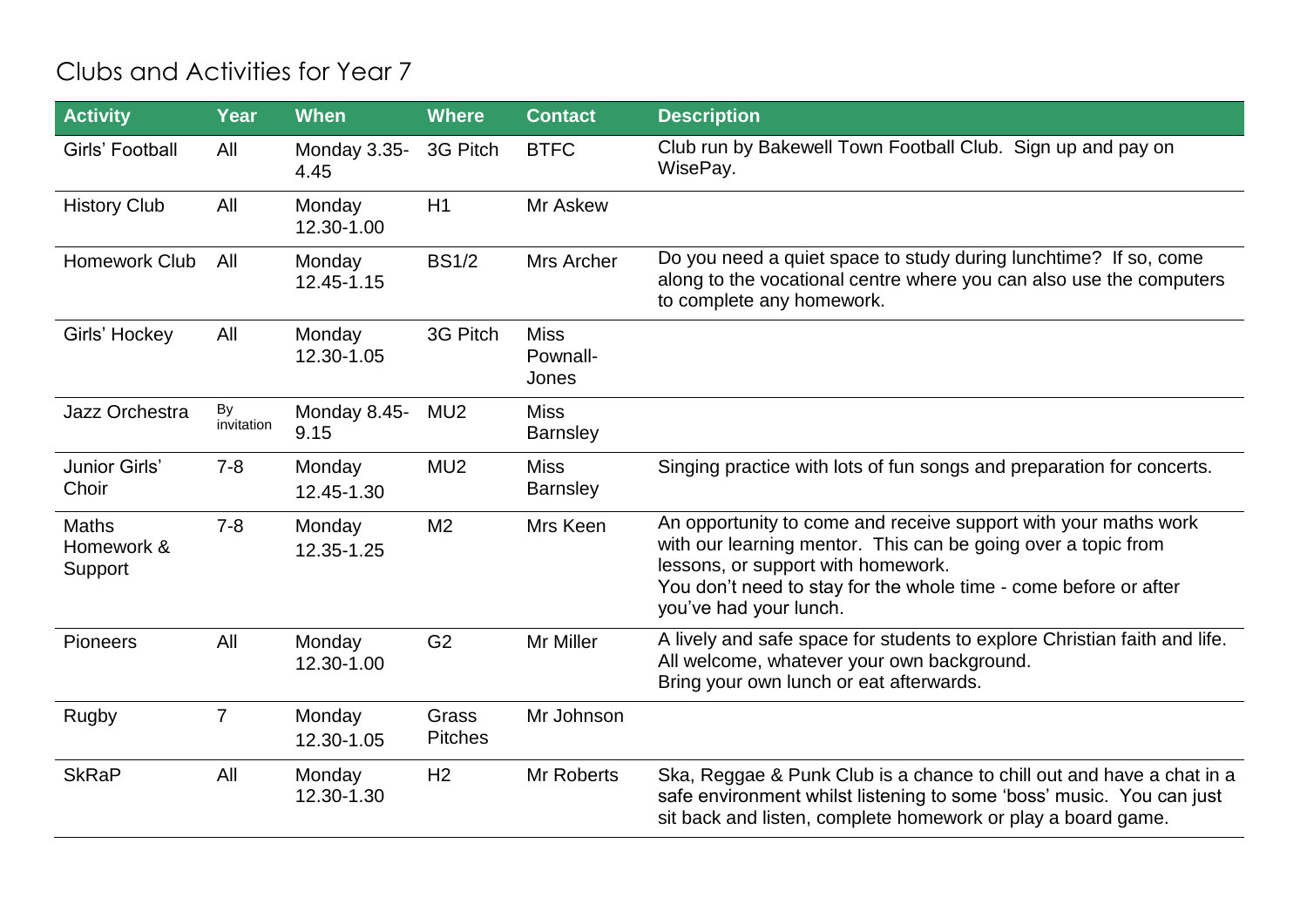| <b>Activity</b>                                 | Year                        | <b>When</b>             | <b>Where</b>        | <b>Contact</b> | <b>Description</b>                                                                                                                                                                                                                                                                                                                                                                                                                                                                                                             |
|-------------------------------------------------|-----------------------------|-------------------------|---------------------|----------------|--------------------------------------------------------------------------------------------------------------------------------------------------------------------------------------------------------------------------------------------------------------------------------------------------------------------------------------------------------------------------------------------------------------------------------------------------------------------------------------------------------------------------------|
| Film Club                                       | $7 - 9$                     | Tuesday                 | L3                  | Mrs Conboy     | If you enjoy watching films, discussing them, writing a review The<br>INTO FILM CLUB is definitely for you.<br>We are meeting every Tuesday at 12.30pm in L3 with our packed<br>lunches and watch a film from a list of films put together by you!<br>Places are limited - 30 only! You will receive your personal INTO<br>FILM CLUB membership card!                                                                                                                                                                          |
| Football                                        | $\overline{7}$              | Tuesday<br>12.30-1.05   | 3G Pitch            | Mr Allen       |                                                                                                                                                                                                                                                                                                                                                                                                                                                                                                                                |
| Japanese<br>Society                             | All                         | Tuesday<br>12.30-1.00   | H1                  | Mr Woodward    | Watch Japanese film, try craft activities and cooking                                                                                                                                                                                                                                                                                                                                                                                                                                                                          |
| Just 4 U                                        | $7 - 8$<br>By<br>invitation | Tuesday<br>12.50-1.20   | G <sub>2</sub>      | Mrs Partridge  | Membership of 'Just 4 U Club' is by invitation only for girls in Years 7<br>and 8. The club will be supported by Sixth Formers and will provide<br>useful tips and advice to help overcome stress management, increase<br>confidence and self-esteem. Some of the fun activities over the year<br>will be based on inspiring people, hair and beauty, and team building<br>games. If you are a girl in Years 7-8 and have not been invited, but<br>would like to join, please get in touch with Mrs Partridge or Mrs<br>Moran. |
| Lego Robot<br>Club                              | $7 - 9$                     | Tuesday<br>12.30-1.15   | IT <sub>5</sub>     | Ms Thompson    | This club starts after October half term and will be limited to 20<br>people.                                                                                                                                                                                                                                                                                                                                                                                                                                                  |
| School<br>Production:<br><b>Christmas Carol</b> | All                         | Tuesday<br>3.35-5.00    | Main Hall           | Mr Doody       | If you would like to join the cast of this year's production please speak<br>to Mr Doody.<br>There will also be opportunities for set designers, costume designers,<br>props and stage management.<br>Rehearsal schedules and notices will be placed outside the Drama<br>Office, on TV screens, and messages will be sent through form tutors.<br>See Mr Doody for more details.                                                                                                                                              |
| Web Design                                      | All                         | Tuesday<br>12.30-1.00   | IT4                 | Mr Patel       | Learn how to build your own website.                                                                                                                                                                                                                                                                                                                                                                                                                                                                                           |
| All About Me                                    | $7 - 9$<br>By<br>invitation | Wednesday<br>12.30-1.00 | Learning<br>Support | Mrs Gray       | Membership of 'All About Me' is by invitation only for students in<br>Years 7-9. This club provides an opportunity for like-minded students<br>to play board games and get to know each other.                                                                                                                                                                                                                                                                                                                                 |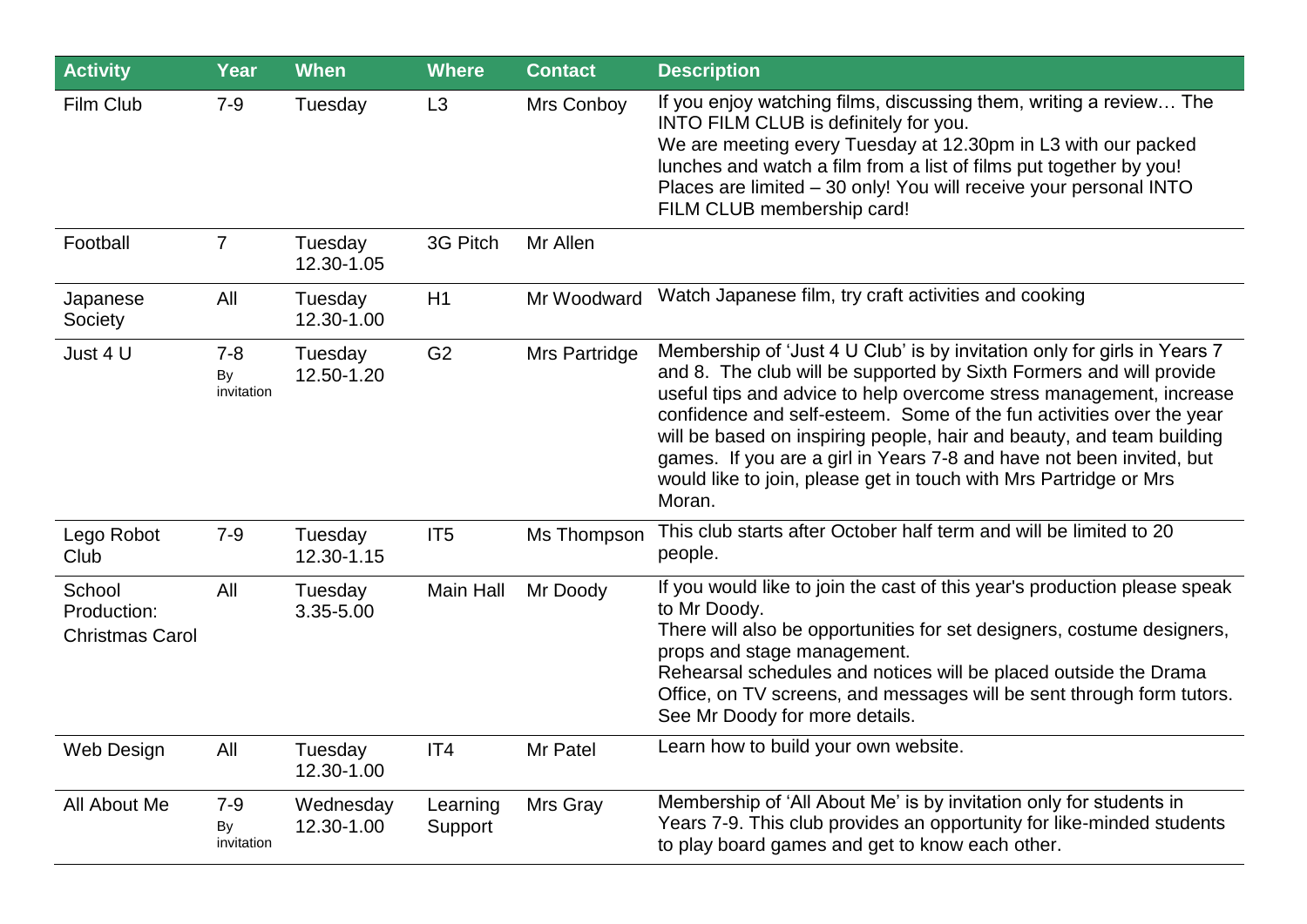| <b>Activity</b>                 | <b>Year</b>      | <b>When</b>             | <b>Where</b>             | <b>Contact</b>                         | <b>Description</b>                                                                                                                                                   |
|---------------------------------|------------------|-------------------------|--------------------------|----------------------------------------|----------------------------------------------------------------------------------------------------------------------------------------------------------------------|
| <b>Badminton</b>                | $7 - 8$          | Wednesday<br>12.30-1.05 | <b>Sports</b><br>Hall    | Mr Johnson                             | Bring a pair of trainers and play in your uniform.                                                                                                                   |
| Boys' Singing<br>Group          | $7 - 8$          | Wednesday<br>12.30-1.05 | MU <sub>2</sub>          | Mr Haworth                             |                                                                                                                                                                      |
| <b>Creative Writing</b><br>Club | All              | Wednesday<br>12.30-1.00 | E <sub>3</sub>           | <b>Mrs</b><br>Wilcockson /<br>Mrs Shaw | Write your own stories and poems and enter competitions for fabulous<br>prizes.                                                                                      |
| Drama Group                     | $7 - 8$          | Wednesday<br>12.30-1.30 | Rutland<br><b>Studio</b> | Mrs Sweeney                            | All year groups will be working towards various performances<br>throughout the year. See any member of the Drama department for<br>more details.                     |
| <b>Homework Club</b>            | All              | Wednesday<br>12.45-1.15 | <b>BS1/2</b>             | Mrs Archer                             | Do you need a quiet space to study during lunchtime? If so, come<br>along to the vocational centre where you can also use the computers<br>to complete any homework. |
| <b>Netball</b>                  | $7 - 11$         | Wednesday<br>3.35-4.45  | <b>Sports</b><br>Hall    | <b>Dales Netball</b><br>Club           |                                                                                                                                                                      |
| <b>Rock Blues</b>               | All              | Wednesday<br>12.30-1.30 | H <sub>2</sub>           | Mr Roberts                             |                                                                                                                                                                      |
| Art Club                        | $\overline{7}$   | Thursday<br>12.30-1.00  | A1                       | Mrs Gaunt                              | Fun art and craft activities! Places limited to 20.                                                                                                                  |
| <b>Brass Ensemble</b>           | By<br>invitation | Thursday<br>8.45-9.15   | MU <sub>2</sub>          | Mr Haworth                             |                                                                                                                                                                      |
| <b>Comic Club</b>               | All              | Thursday<br>1.00-1.30   | H <sub>2</sub>           | Mr Palmer                              |                                                                                                                                                                      |
| Girls' App Lab                  | $\overline{7}$   | Thursday<br>12.30-1.00  | IT <sub>5</sub>          | Ms Thompson                            | Learn how to build your own app. This club starts after October half<br>term.                                                                                        |
| <b>Homework Club</b>            | All              | Thursday<br>12.45-1.15  | <b>BS1/2</b>             | Mrs Archer                             | Do you need a quiet space to study during lunchtime? If so, come<br>along to the vocational centre where you can also use the computers<br>to complete any homework. |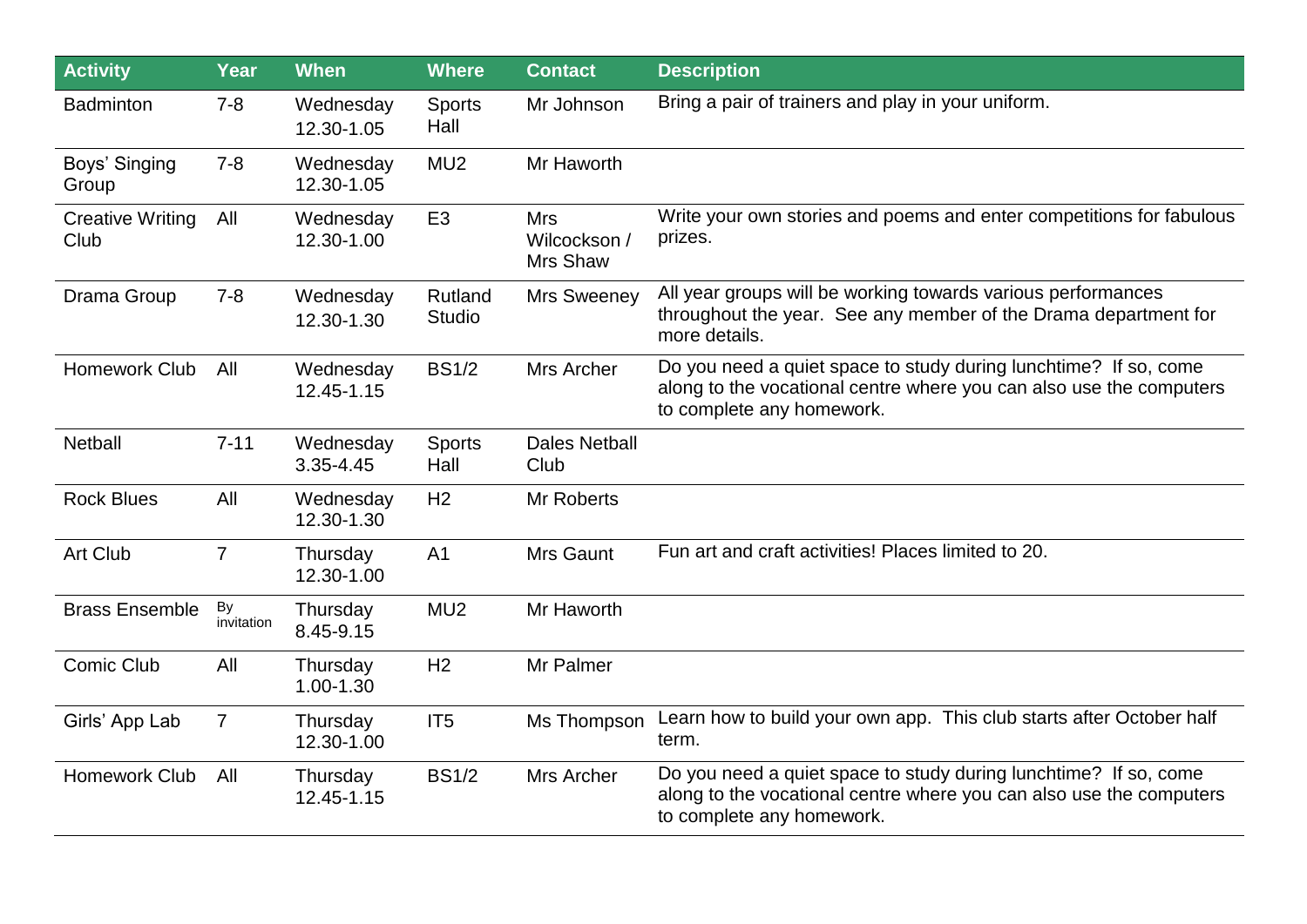| <b>Activity</b>           | Year             | <b>When</b>                  | <b>Where</b>    | <b>Contact</b>                | <b>Description</b>                                                                                                                                                                                                                                                  |
|---------------------------|------------------|------------------------------|-----------------|-------------------------------|---------------------------------------------------------------------------------------------------------------------------------------------------------------------------------------------------------------------------------------------------------------------|
| Intermediate<br>Windband  | All              | Thursday<br>12.45-1.30       | MU <sub>2</sub> | Mr Haworth                    | This is for students Grade 2-4.                                                                                                                                                                                                                                     |
| <b>Junior Strings</b>     | All              | Thursday<br>3.35-4.30        | MU1             | Mr Haworth                    | This is for students Grade 0-3.                                                                                                                                                                                                                                     |
| Languages Club 7-9        |                  | Thursday<br>12.30-1.00       | L1              | Mrs Pritzlaff                 | Travel the world virtually from school! Join the languages club to find<br>out more about foreign countries and their cultures through crafts,<br>games, songs and more. Limited to 30 places.                                                                      |
| Saxophone<br>Choir        | By<br>invitation | Thursday<br>8.45-9.15        | MU1             | <b>Miss Barnsley</b>          |                                                                                                                                                                                                                                                                     |
| <b>String</b><br>Ensemble | All              | Thursday<br>12.45-1.30       | MU1             | Mrs Maunder                   | This is for students Grade 3+.                                                                                                                                                                                                                                      |
| <b>Clarinet Choir</b>     | By<br>invitation | Friday 8.45-<br>9.15         | MU <sub>2</sub> | <b>Miss Barnsley</b>          |                                                                                                                                                                                                                                                                     |
| <b>Flute Ensemble</b>     | By<br>invitation | Friday 8.45-<br>9.15         | MU1             | Mrs Maunder                   |                                                                                                                                                                                                                                                                     |
| <b>Girls' Football</b>    | $7 - 13$         | Friday<br>12.30-1.05         | 3G Pitch        | <b>Miss Pownall-</b><br>Jones |                                                                                                                                                                                                                                                                     |
| <b>Homework Club</b>      | All              | Friday 12.45-<br>1.15        | <b>BS1/2</b>    | Mrs Archer                    | Do you need a quiet space to study during lunchtime? If so, come<br>along to the vocational centre where you can also use the computers<br>to complete any homework.                                                                                                |
| <b>JAM</b>                | All              | <b>Friday 12.30-</b><br>1.30 | H <sub>2</sub>  | Mr Roberts                    | Come and listen to the groovy sounds of soul, funk and classic hip<br>hop. JAM is a chance to chill out and have a chat in a safe<br>environment whilst listening to some great music. You can just sit<br>back and listen, complete homework or play a board game. |
| Japanese<br>Society       | All              | <b>Friday 12.30-</b><br>1.00 | H1              | Mr Woodward                   | Watch Japanese film, try craft activities and cooking                                                                                                                                                                                                               |
| Junior Band               | All              | <b>Friday 12.45-</b><br>1.30 | MU <sub>2</sub> | Mrs Maunder                   | This is for students Grade 0-2                                                                                                                                                                                                                                      |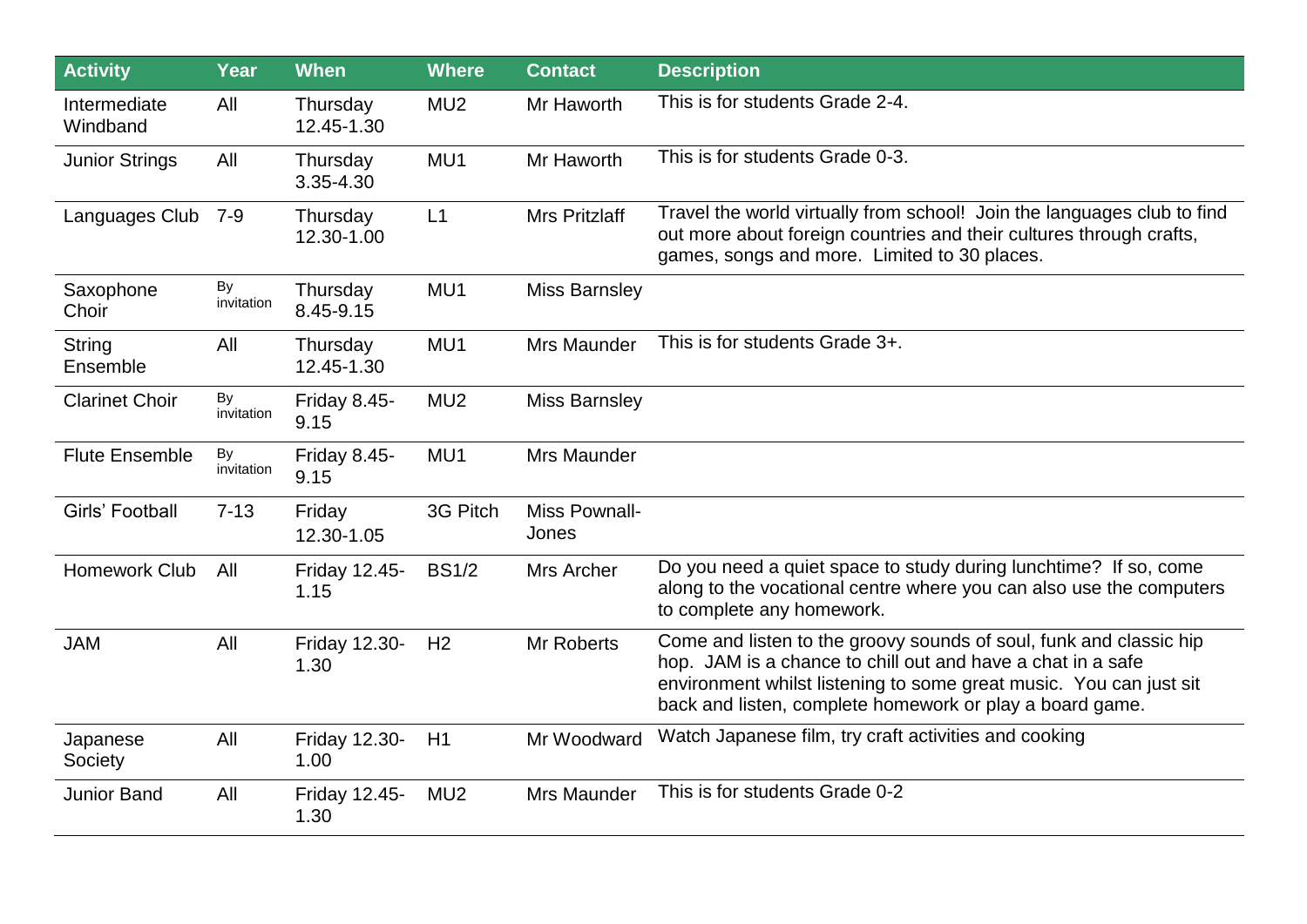| <b>Activity</b>                                 | Year           | <b>When</b>                  | <b>Where</b>            | <b>Contact</b>      | <b>Description</b>                                                                                                                                                                                                                                                                                                                                                                                                                                                                                                             |
|-------------------------------------------------|----------------|------------------------------|-------------------------|---------------------|--------------------------------------------------------------------------------------------------------------------------------------------------------------------------------------------------------------------------------------------------------------------------------------------------------------------------------------------------------------------------------------------------------------------------------------------------------------------------------------------------------------------------------|
| <b>Netball</b>                                  | $7, 11-$<br>13 | <b>Friday 12.30-</b><br>1.05 | Courts                  | Mrs Athey           |                                                                                                                                                                                                                                                                                                                                                                                                                                                                                                                                |
| <b>Pride Club</b>                               | All            | <b>Friday 12.30-</b><br>1.00 | PD <sub>4</sub>         | <b>Miss Rodgers</b> | Are you a member of the LGBTQ+ community, or are you<br>an LGBTQ+ ally? Lady Manners School welcomes<br>students of all identities or none. We want to create an<br>inclusive space where we can discuss issues associated<br>with living in a binary and heteronormative society. This<br>club is also a space to hang out, relax, and make new friends.<br>Come along to Pride Club if you care about creating a truly<br>inclusive society where identity is not prescribed, but rather<br>discovered, created or explored. |
| Rugby                                           | $\overline{7}$ | Friday 12.30-<br>1.05        | Grass<br><b>Pitches</b> | Mr Johnson          |                                                                                                                                                                                                                                                                                                                                                                                                                                                                                                                                |
| School<br>Production:<br><b>Christmas Carol</b> | All            | <b>Friday 3.35-</b><br>5.00  | Main Hall               | Mr Doody            | If you would like to join the cast of this year's production please speak<br>to Mr Doody.<br>There will also be opportunities for set designers, costume designers,<br>props and stage management.<br>Rehearsal schedules and notices will be placed outside the Drama<br>Office, on TV screens, and messages will be sent through form tutors.<br>See Mr Doody for more details.                                                                                                                                              |
| Zoo Keepers                                     | All            | Friday 12.30-<br>1.00        | SC <sub>3</sub>         | Dr Lennard          | Zoo Keepers club is an opportunity for students to spend time with the<br>various creatures we have in the laboratory. Students can help with<br>feeding and cleaning out the animals. We currently have stick insects,<br>giant hissing cockroaches, fish, a millipede, sun beetles and a snake.                                                                                                                                                                                                                              |
| Learning<br>Support                             | All            | Daily 12.30-<br>1.30         | Learning<br>Support     | Mrs Wilson          | The Learning Support base is open for students to seek advice with<br>schoolwork, complete homework, read, play board games and<br>socialise. Additional sessions will include life skills, social skills,<br>typing/IT skills, Readingwise literacy programme, revision skills,<br>maths support.<br>Learning Support has a new location at the top of the Sports Link<br>corridor near the library, we look forward to seeing you!                                                                                           |